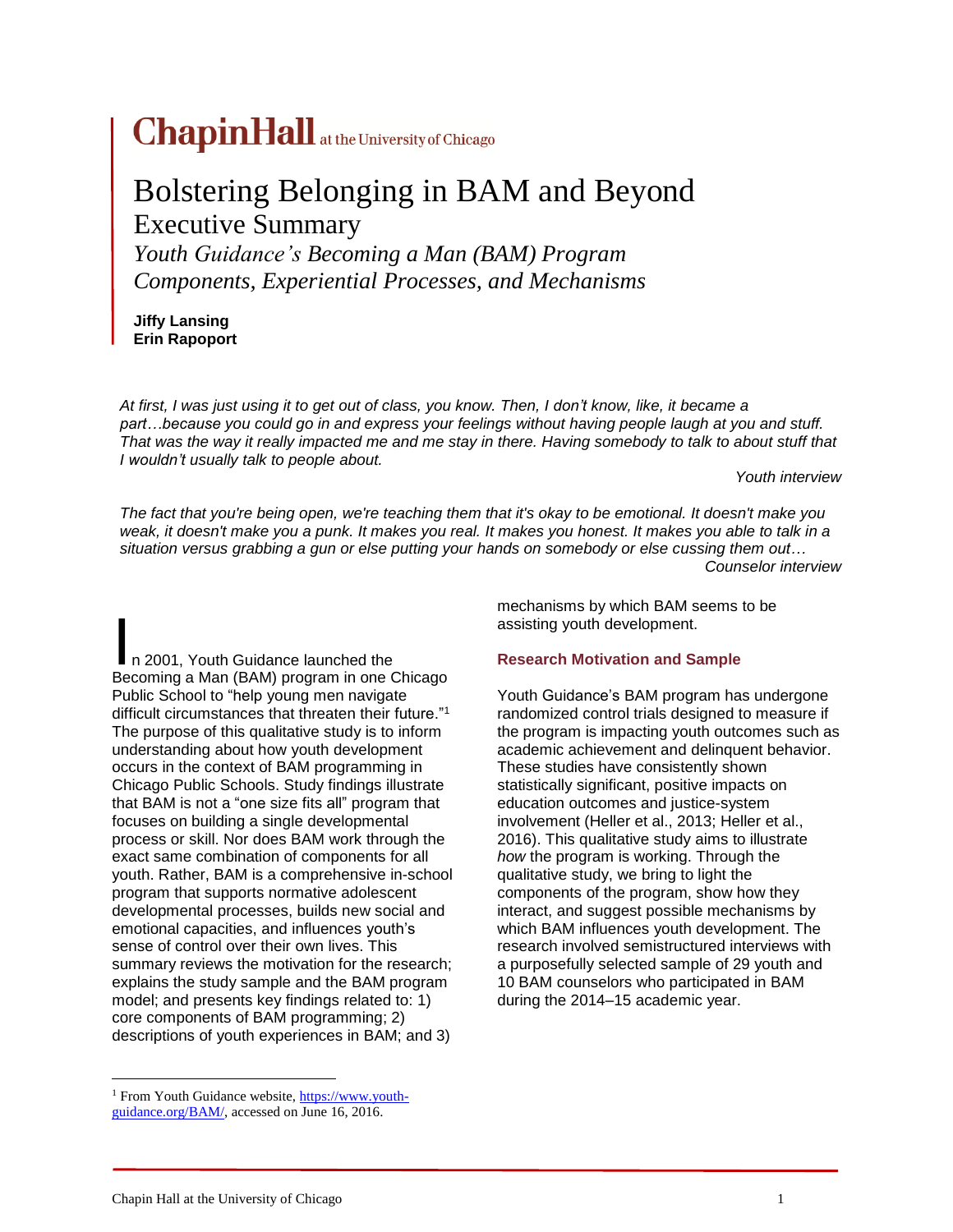#### **Program Model**

According to Youth Guidance, all BAM counselors have either a master's degree in a clinical field, a background in education and social and emotional learning, or years of professional experience working with youth in underserved communities. Counselors meet with groups of youth weekly during a noncore class period. Most BAM groups convene in a classroom dedicated solely to BAM. In addition to the group sessions, counselors also engage with youth individually.

#### **Key Findings**

#### **Core Components of BAM Programming**

Five core components of BAM work together to foster youth engagement and positive development:

- 1. *Safe space.* Safe space is a necessary, but not sufficient, condition for BAM's effectiveness. Youth referred to the BAM room as a place within the school yet also distinct from the school. Youth noted that the counselor created a space for group activities and individual meetings that was welcoming and respectful. Without establishing this safe space, none of the other aspects of BAM would be effective.
- 2. *Core values.* BAM's core values of integrity, self-determination, positive anger expression, accountability, respect for womanhood, and visionary goal setting are the framework of the BAM curriculum and provide a shared language for participants. All of the youth provided examples of how they use one or more of the core values in their life, although there was significant variation in how the core values were identified and defined by youth and counselors.
- 3. *Activities and missions.* The core values are introduced and reinforced through

#### **Figure 1. BAM Core Components Model**

Safe Space Consistency, Fun, Respect, Security Core Values & **Activities** New Experiences, Ideas & Language Check-Ins Seeing & Being Seen Authentically Relationships Trust, Vulnerability, Openness, **Belonging** 

> activities and missions, which provide youth with ways to experience, reflect on, and internalize the values. Activities and missions also serve to generate a sense of camaraderie and build the sense of responsibility that youth feel to keep the space safe and supportive. Counselors said activities and missions helped youth see challenges in new ways, build communication skills, and foster group cohesion.

4. *Check-ins.* Check-ins occur at the start of every BAM group meeting. Each member of the group, including the counselor, shares how they are feeling, using the acronym "PIES" to structure reflection and sharing: physically, intellectually, emotionally, and spiritually. Almost unanimously, youth reported that the check-ins were the most rewarding part of BAM. Many youth described the check-ins as the only place where they could be totally honest about the most challenging parts of their lives. Other youth reported that although they did not like to share their own challenges in the group, they felt relieved to know that others were feeling the same way about similar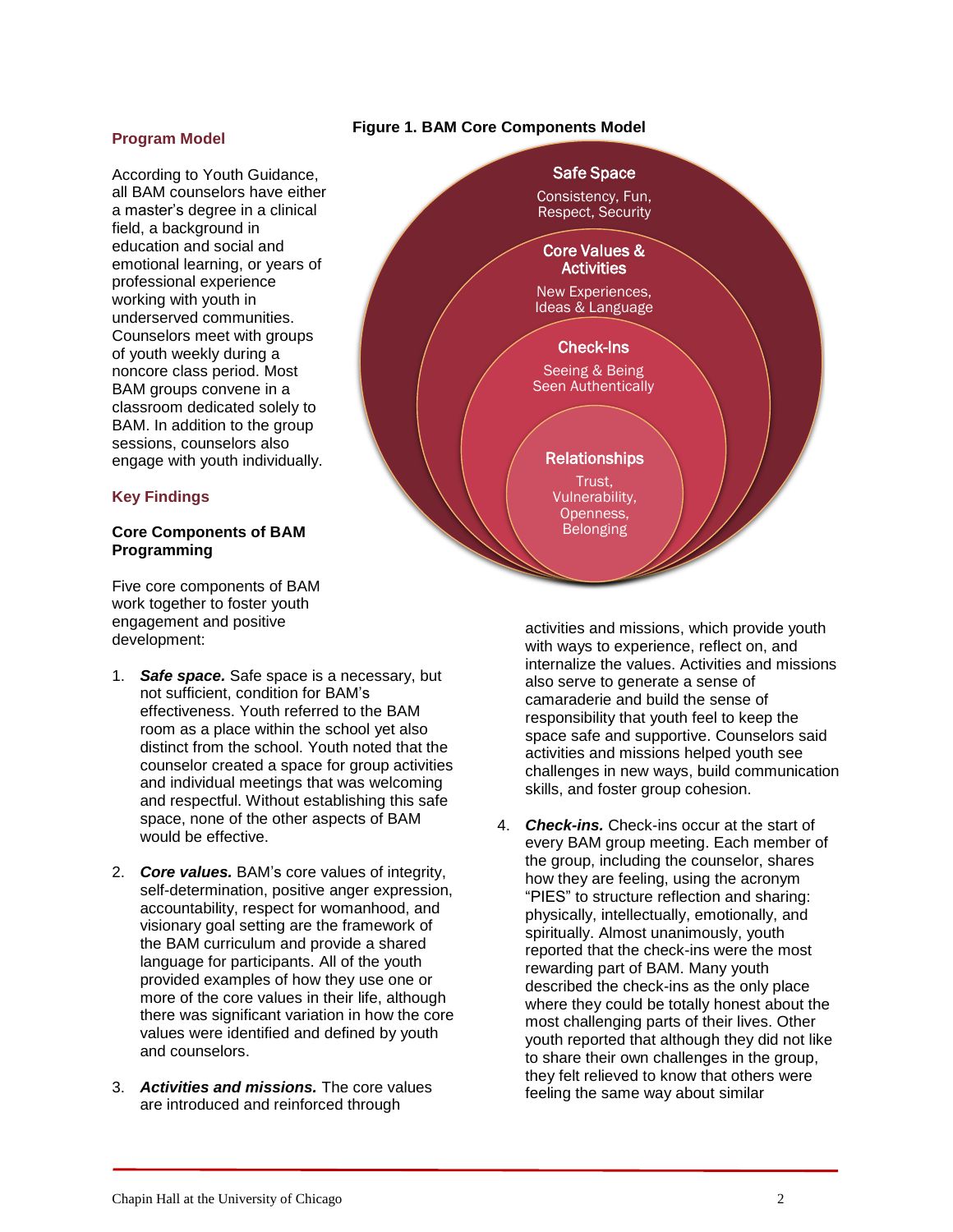challenges. Youth said that they felt vulnerable and emotional in the check-ins, and that they cared about others in the group and made an effort to support them.

- 5. *Relationships.* The relationships built by youth through BAM lead to a sense of belonging with a special group. "When we have a meeting, it's just. . . seeing everybody around. . . like everybody's doing this. It's like I'm doing it for everybody, not just me," said one youth. Trust is required to build relationships, given that youth experience and express emotional vulnerability in the group. All youth reported that they respected their counselor. Some youth reported that the consistency of their relationship with the counselor was essential to influencing who they want to become and increasing their self-confidence. Youth said other important aspects of forming this relationship included the counselor's sense of humor, relatability, ability to model core values, expression of their own vulnerability, encouragement of youth developing their own interests, and their willingness to hold youth accountable and challenge them to grow.
	- Counselors and youth provided many examples of interactions that take place outside of school hours. Youth noted that counselor accessibility is important to them and helps them feel their counselor cares about them. Counselors noted that this work outside of school is an important element of BAM programming, but they also highlighted the challenges of setting boundaries with youth.
	- A key responsibility of counselors is developing relationships with a variety of personnel in the school. Some counselors reported that this is a challenging endeavor or they could use more support to prepare them for this aspect of their work. Counselors also reported that the amount of data and administrative work required of them is burdensome.

#### **Descriptions of Youth Experiences in BAM**

Being a part of BAM comes with benefits and responsibilities. Youth are aware of the status and the opportunities related to being in BAM. They also report a sense of responsibility to BAM. Some youth talk about not wanting to let down their counselor, let down other youth in BAM, or give BAM a bad reputation among school staff by misbehaving or not achieving academically.

*How youth perceive BAM's impacts.* How youth talked about the ways their participation in BAM impacted them fell into the following categories: vulnerability, realization of wanting better for themselves, accepting and persisting through challenges, teaching others, core values, relationship with counselor, and staying true to who they are. Youth report four main ways in which they know BAM is working for them: (1) counselor and peer challenging and encouragement to live up to BAM values; (2) enacting the core values; (3) self-reflection; and (4) recognition of change from those external to BAM such as family, friends, and teachers.

#### **Mechanisms by Which BAM Seems to be Assisting Youth Development**

BAM programming fosters a sense of belonging for BAM youth that influences positive identity development and, for some youth, extends to a broader sense of belonging in other prosocial networks in school and their communities.

#### **Three key mechanisms foster a sense of belonging in BAM:**

- 1. Behavioral habits related to the social norms of BAM: Youth strive to develop a social reputation through behavioral habits and adherence to the social norms of the BAM group. This often extends to other social groups such as school, sports, work, and family.
- 2. Agency (sense of control over one's future) and decision-making skills related to the core values and activities of BAM: Some core values are expressed by youth as anchor points for decision making. Decision making is practiced through group activities and youth ownership over group processes. In cases where youth describe their counselor as fostering positive relationships with teachers or family members in ways that actively involve